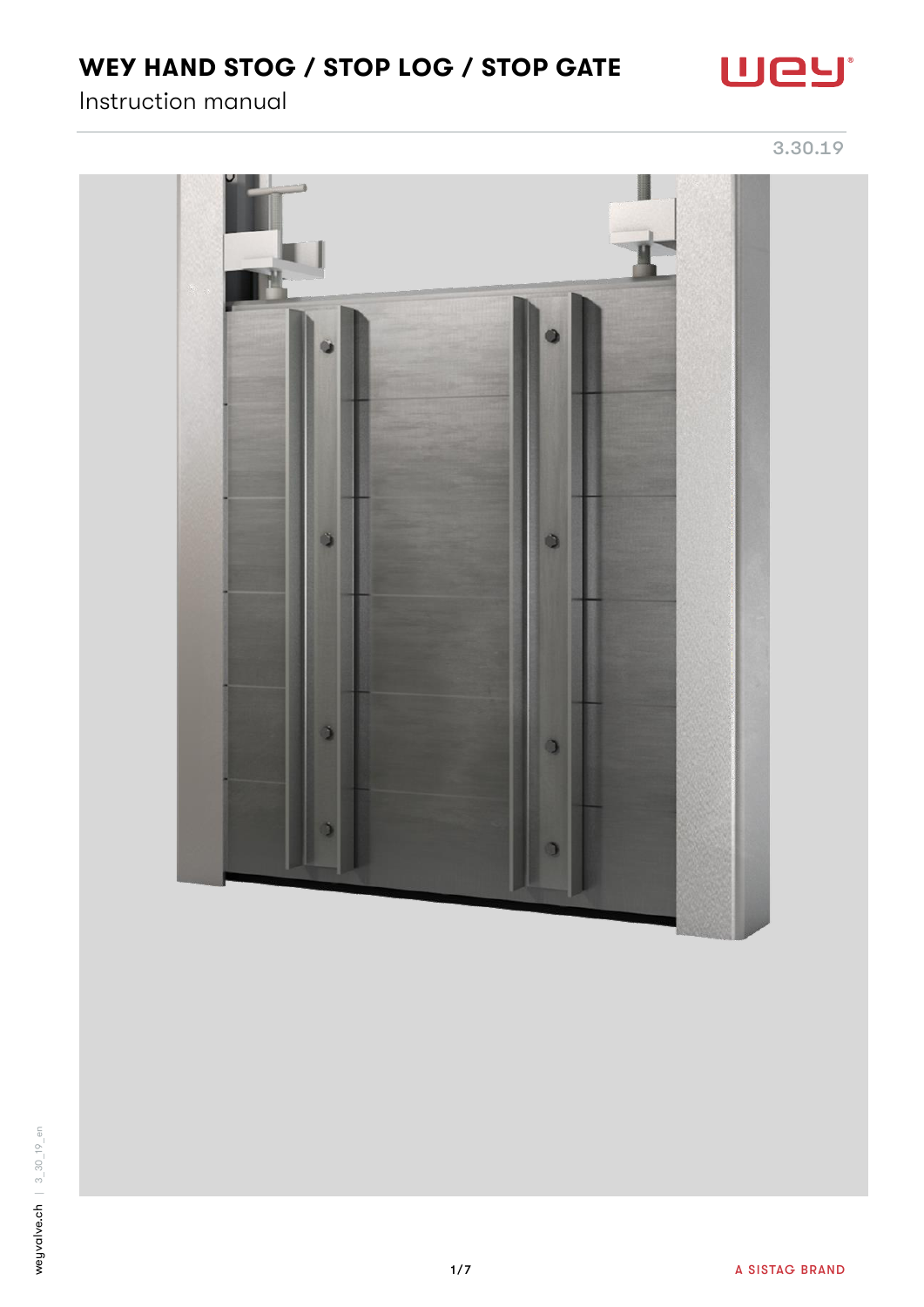

# 1 [General](#page-2-0)

- 1.1 [Safety](#page-2-1)
- 1.2 [Designated service](#page-2-2)

# 2 [Transportation, Storage](#page-2-3)

- 2.1 [Transportation](#page-2-4)
- 2.2 [Storage](#page-2-5)

# 3 [Installation](#page-2-6)

- 3.1 [Preparation before installation](#page-2-7)
- 3.2 [Mounting aids](#page-3-0)
- 3.3 [Hand Stop, Stop Log, Stop Gate with angle frame](#page-3-1)
- 3.4 [Hand Stop, Stop Log, Stop Gate with anchor bolts for embedding](#page-5-0)

# 4 [Commissioning](#page-6-0)

- 4.1 [General measures](#page-6-1)
- 4.2 [Function test](#page-6-2)

# 5 [Maintenance](#page-6-3)

- 5.1 [Operating cycles](#page-6-4)
- 5.2 [Cleaning / Lubrication](#page-6-5)

# 6 [Removal](#page-6-6)

# 7 [Disposal](#page-6-7)

# 8 [Final remarks](#page-6-8)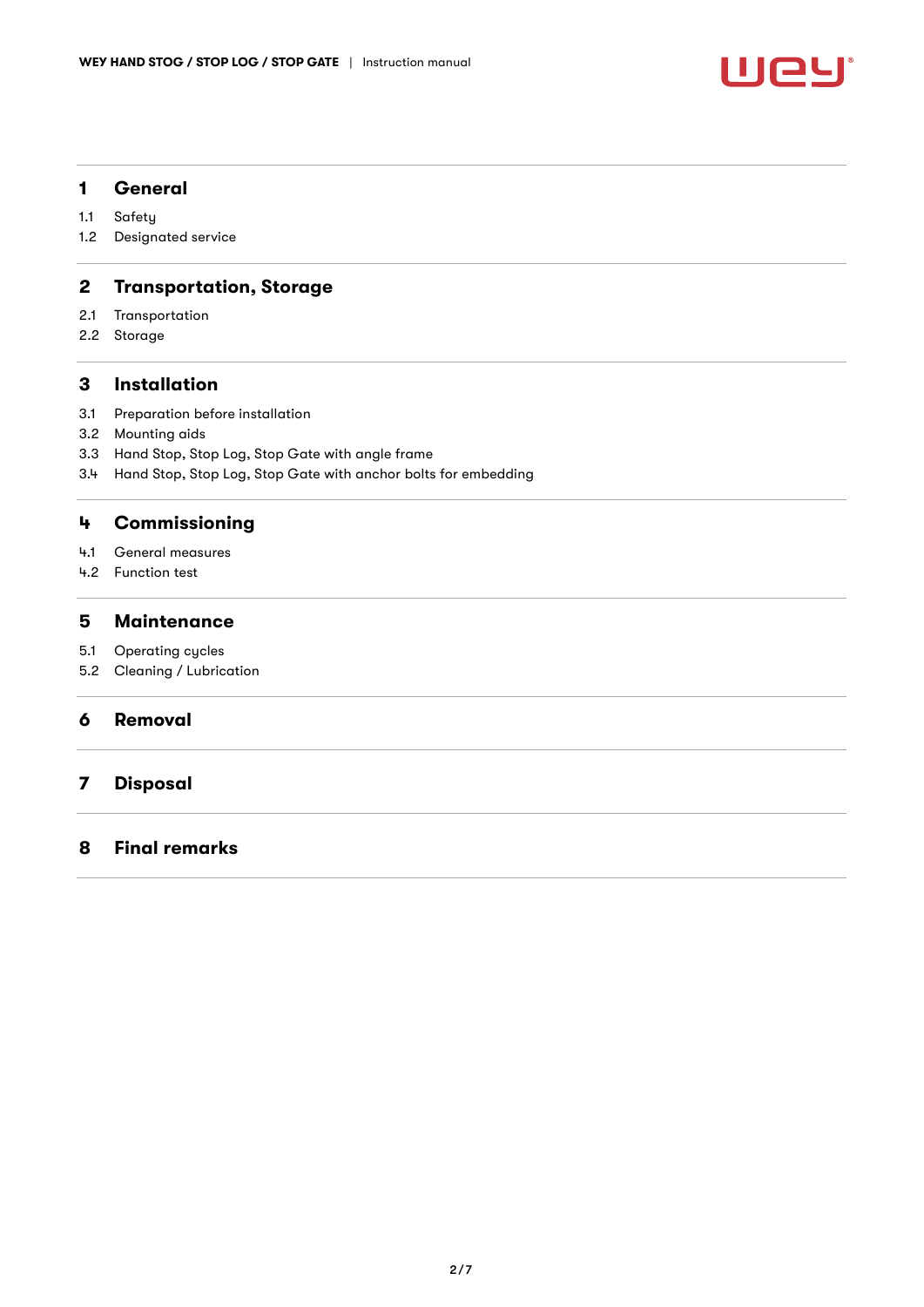

# <span id="page-2-0"></span>1 General

#### <span id="page-2-1"></span>1.1 Safety

Prior to any work or start-up and in order to ensure a proper functioning of our products, the instruction manual for installation and operation must be read.

Alterations on the products need our written approval. For consequential damages due to neglect of this direction, any liability will be rejected.

The installation must be carried out according to established procedures and only by qualified personnel.

Project related data of valves, e.g. dimensions, materials and service range are found in the respective documentation.

### <span id="page-2-2"></span>1.2 Designated service

Wey® Hand Stop, Wey® Stop Log und Wey® Stop Gate are frameless valves for channel installations. They are suitable for shutting off inlets and outlets of channels, pits and basins for water and wastewater. The technical application limits referred to in the relevant project data documentation and this maintenance manual must be observed. Stop Logs made out of aluminum are designed for emergency shut off and are less suitable for permanent use.

# <span id="page-2-3"></span>2 Transportation, Storage

#### <span id="page-2-4"></span>2.1 Transportation

The transportation of Water Control Gates shall take place in a careful way. Lifting devices shall not be hooked onto stems nor other actuating components. Water control Gates shall be placed on even surface only, never tilted onto an edge, to prevent distortion of the frame. The equipment shall be protected against ex terior damage and atmospheric exposure.

### <span id="page-2-5"></span>2.2 Storage

Until final installation the equipment shall be stored in a dry, vented area. All function relevant parts shall be suitably covered against humidity, dust or other contamination.

# <span id="page-2-6"></span>3 Installation

#### <span id="page-2-7"></span>3.1 Preparation before installation

Onsite construction work details, recesses, walls, etc. shall be checked for accuracy, flatness, finish, etc. before starting with mounting the equipment.

Dimensions of any recesses have to comply with manufacturer's drawings and shall be checked acc. Fig. 1 and Fig. 2.

The walls shall be checked with plumb and level for its perpendicular (fixation of frame) as well as its horizontal and vertical flatness.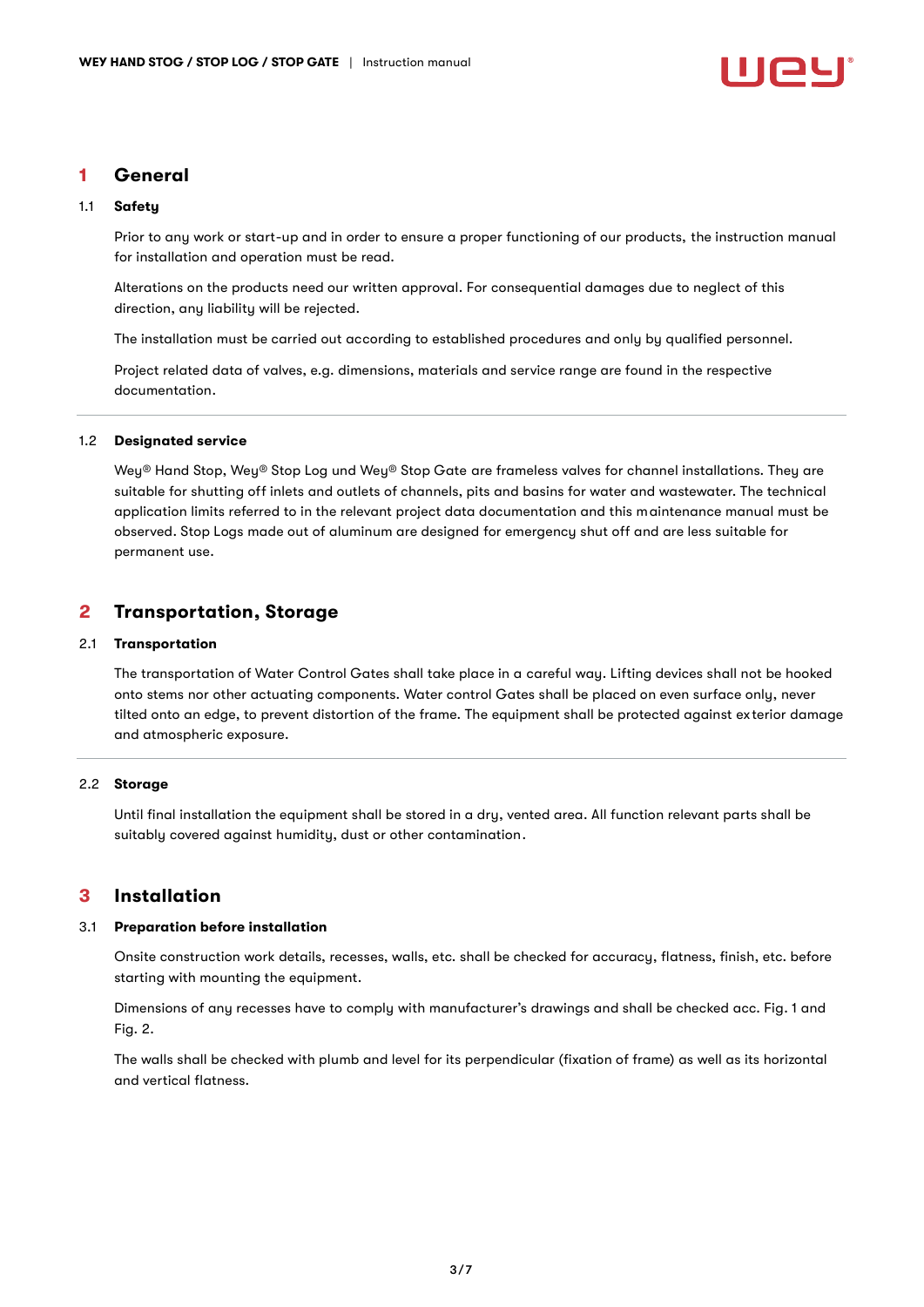

Larger deviations must be corrected on site prior to mounting, as follows:

a) by grinding, removal, equalizing of uneven surface;

b) by applying concrete filler according to requirements (tightness, strength).

### <span id="page-3-0"></span>3.2 Mounting aids

In order to offset construction discrepancies, plastic or stainless steel shims or spacer plates in various thickness may be used to level and position the fixing frame. Minor discrepancies can be compensated that way. The frame gets therewith enough wall support that it cannot be distorted when tightening the fixing bolts.

Major discrepancies must be compensated with threaded rods of suitable size if assigned bolts are too short (bad concrete quality, anchor hole too long or if many spacer plates had to be used). Cut to size threaded rods must be inserted and tightened with 2 nuts. After tightening the counter nuts must be removed and the threaded rod can be used in replacement of a short bolt. To seal between frame and wall, paste type, medium resistant sealants are most suitable.

If filler or sealant is used, observe manufacturer's instructions with priority.

#### <span id="page-3-1"></span>3.3 Hand Stop, Stop Log, Stop Gate with angle frame

Mounting and embedding work shall take place with Water Control Gate in completely closed position only. For best sealing between wall and frame, the wall construction must be dry.

#### Procedure:

- Position Hand Stop, Stop Log, Stop Gate in the respective recess and align with plumb and level, acc. Fig. 3. For Water Control Gates without bottom profiles, position the respective frame sections.
- Depending on the size of the Water Control Gate, 1-2 dowels per side should be set to fix frame temporarily with bolts.
- Check alignment with plumb and level. Readjust position of Water Control Gate, if necessary.

Upper level of bottom profile must comply with finished floor level according to site plan.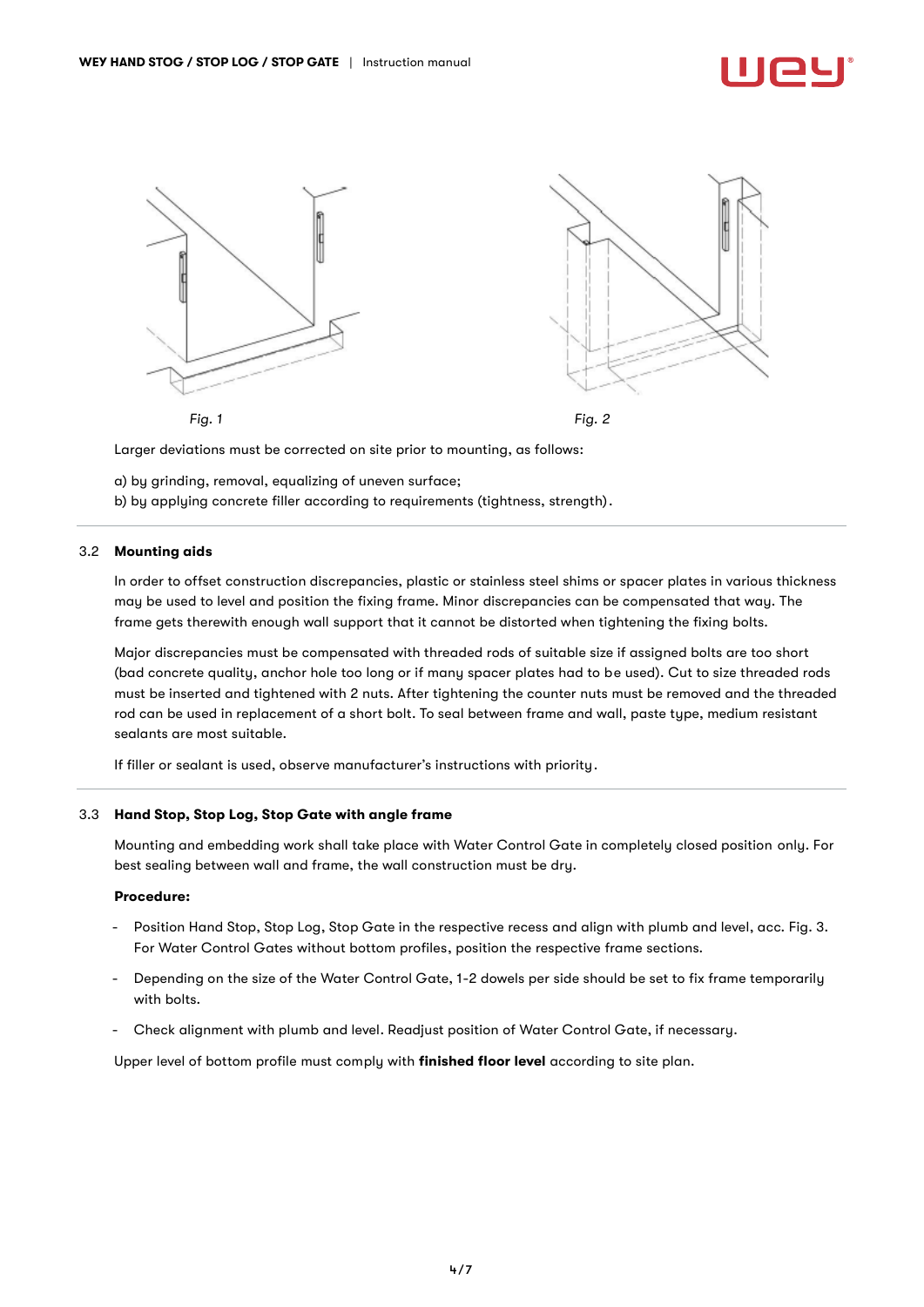

*Fig. 3*

- Drill and set remaining dowels for all clamps and also on the transverse seal, if applicable.
- Prior to final fixation, pull frame slightly away from the wall in order to place two rows of sealant (according supplier's instructions) behind the frame and transverse seal up to the max. height of water head, respectively to the transverse seal (Fig. 4). If bottom seal is bolted, sealant shall also be placed there.
- All bolts can then be firmly tightened with the torque key, according to the product/ supplier's specification, starting at the transverse seal and afterwards the clamps.



- When tightening the bolts, the sealant gets squeezed out on both sides of the frame. Smoothen sealant with finger to a clean grout (Fig. 5).
- The bottom profile, if existent, requires onsite embedding with filler or mortar acc. Fig. 6.

When filling these recesses never use any vibrators!

Bottom and transverse seal profile shall be free of any concrete or other contamination.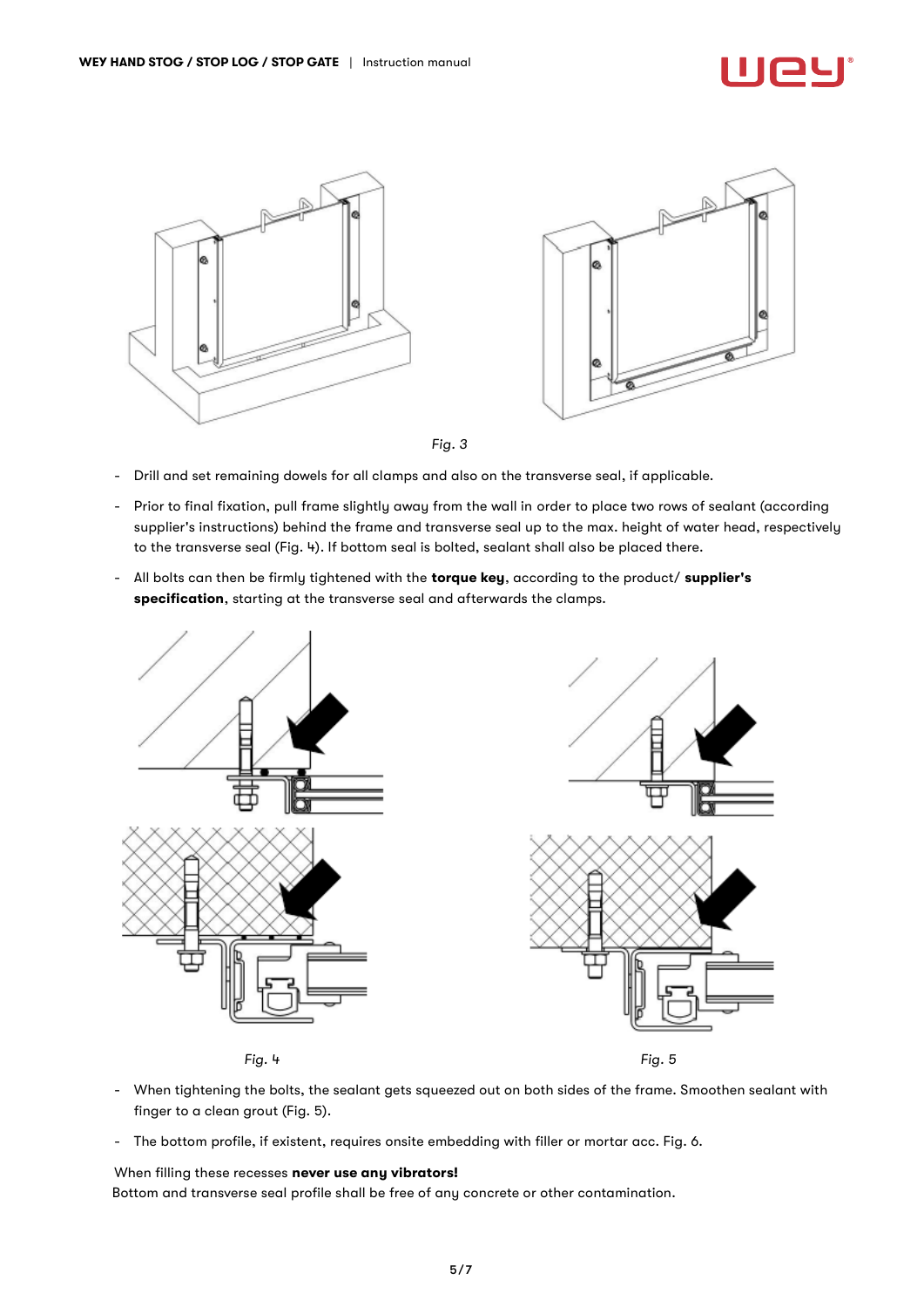

### <span id="page-5-0"></span>3.4 Hand Stop, Stop Log, Stop Gate with anchor bolts for embedding

Mounting and embedding work shall take place with gate in completely closed position only.

#### Procedure:

- Depending on size and weight of Water Control Gate, 2-3 dowels per side should be set into the recess and bolts be inserted (Fig.7).
- Position Hand Stop, Stop Log, Stop Gate in the respective recess and align with plumb and level. For Water Control Gates without bottom profiles, position the respective frame sections.
- Heavy Stop Logs with bottom profile should be aligned and fixed with leveling screws (Fig.8)
- Connect anchor and dowel bolts in the recess with a bar profile by welding (Fig. 7).

Alwaus position Water Control Gate with mounting aids of steel, never use wood wedges. Water Control Gate must never be weld-connected to concrete reinforcement bars.

Water Control Gates without bottom profile: The frame profiles must be mounted parallel to each other.

Versions with sealing within frame:

The sealing must be placed behind the gate (Fig. 4), not on pressurized side.

Upper level of bottom profile to comply with finished floor level according to site plan.

- Check alignment with plumb and level. Realign Water Control Gate, if necessary.
- Remove any auxiliary beams
- For checking parallelism and ease, insert gate temporary
- The positioned Water Control Gate is now ready for onsite embedding.

#### When filling these recesses never use any vibrators!

Bottom and transverse seal profile shall be free of any concrete or other contamination.